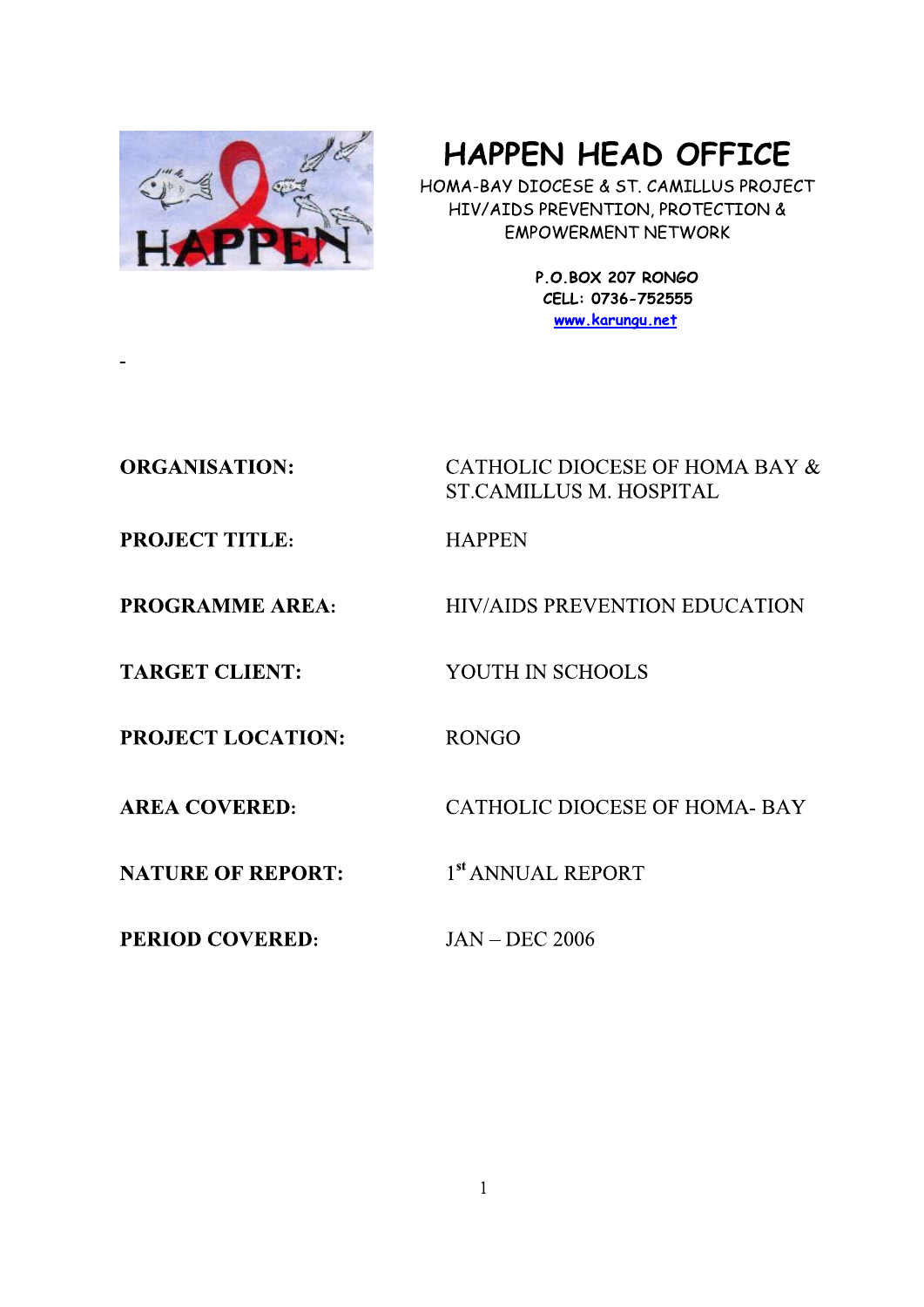#### **INTRODUCTION**

Kenya provides home for 2.2 million people living with HIV/AIDS. Approximately 300 people die from HIV/AIDS daily in this country. This gives a devastating impression about our country. The disease does not discriminate any group of people, but it spreads faster among some groups of people than others. The statistics prove that some places in the country especially the great south Nyanza has a higher prevalence rate than others.

Most of the people infected in this region are young people with ages ranging from 15 to 45. A country should be relying on these very potential people. It is the most productive age bracket when young people can help the community. Most of the people in Nyanza province including the Catholic Diocese of Homa bay are poor; nearly 70% of the population here lives below the poverty line. Many parents sacrifice and go without many basic needs to pay school fees for their children only to find their sons and daughters' lives claimed by AIDS. There have been several schoolgirls and boys admitted in St. Camillus Hospital with HIV related complications. This increases the poverty level of the region.

Tradition plays another important role in the spread of the virus in these areas. Among the Kuria there is circumcision of both male and female youth after which they are to confirm whether their genitals have healed by practicing sex. This is usually the graduation from childhood to adulthood. At the same time there is another tradition where a woman marries another woman if she is barren. This woman who marries the other one is called the "Administrator". She facilitates hiring and firing of the men who are to have sex with the woman she has married. This tradition is called "Nyumba Mboke" and is very dangerous as far as HIV spread is concerned for the girl that is married is to be loyal and cannot say no to sex with any man brought to her. These together with the wife inheritance, early and forced marriages in *Luo* community have fueled up the spread of the virus. All these practices are fuelled by ignorance in the community.

In the country we have approximately 1.9 million orphans of which nearly over 400,000 are from our diocese. Most of these orphans are very vulnerable to HIV infection because they lack parental guidance. They are to take care of themselves and their siblings exposing most of them especially girls to early sexual activities to gain favors from older men.

With the high prevalence rate of  $35\% - 40\%$  of which  $\frac{3}{4}$  are young people especially young women, the Catholic diocese of Homa bay under the Rt. Reverent Bishop Philip A. S. Anyolo in collaboration with St. Camillus Mission Hospital under the administration of Fr. Emilio Balliana and all the parish priests felt an urgent need to start a programme which will help counteract the rapid spread of this virus in the diocese. The programme deals with giving the right information to the community that is already confused due to mixed information received from the mass media and other sources. It is also expected to empower the community i.e. youth more so the girl child to respond positively to daily challenges and pressures surrounding sexual health brought by traditional culture or the environment.

It has been realized that most of the people have come to accept that the virus exists except that the stigma and discrimination that accompanies it makes several people to live in denial and fear. More so, the information being given out to the people is not consistent with their beliefs and attitudes thus making behaviour change a problem.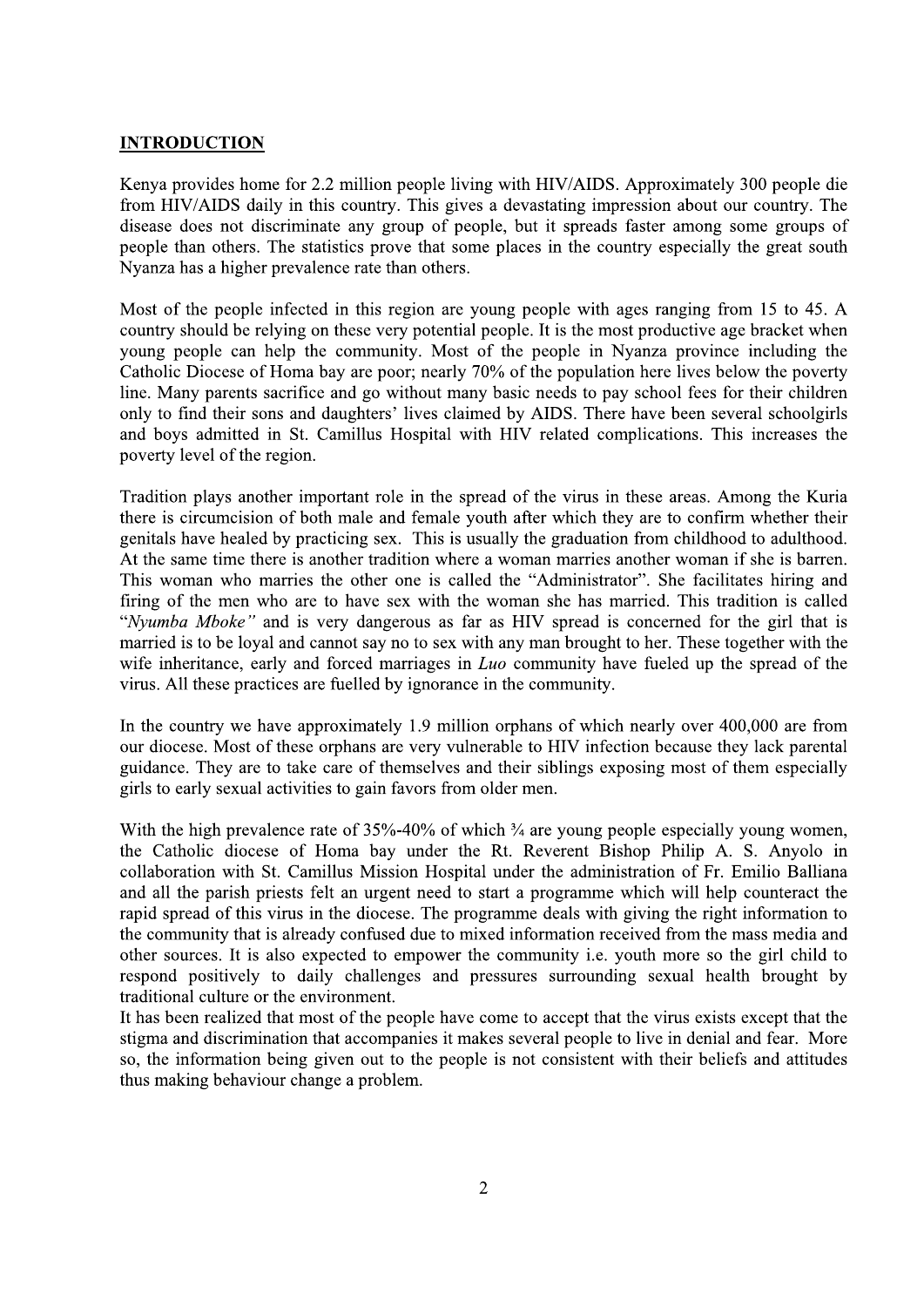#### **Target group**

The Programme was designed to cover youth in and out of school. This is because they are the people who can change following what they see and comparing to the traditional norms that put them at risk. The youth are also easily available especially youth in school are easy to reach than the old people who are not easy to bring together for a discussion. The youth are more vulnerable as they are people who are used to experimenting things thus leading them to risks. They are also misused especially those who seek employment opportunities and even those who pursue education are sexually abused to gain favors.

It is true that in the lake region, most of the youth become sexually active from ages 10 to 13. The programme is therefore designed to delay the youth's sexual activities by giving them appropriate information, values and skills to keep off sexually transmitted infections, early parenting or unwanted pregnancies and school dropouts.

#### Approach

The Programme adopts to take the life skills approach, which is not a teaching methodology but an interactive process of teaching and learning which focuses on acquiring knowledge attitudes and skills which support behaviours that enable people to take greater responsibility for their own lives by making healthy life choices, gaining greater resistance to negative pressures and minimizing harmful behaviours.

#### **Aims**

The Programme has the following aims,

- Preventing young people from becoming infected with HIV and dying from AIDS by providing them with facts about HIV/AIDS, sexual health, pregnancy, STDs and skills to delay sexual intercourse till they become married.
- $\bullet$ Improve the decision making of the young people by providing them with skills they require so that they can make informed decisions about their sexual health and face peer pressure around sex and the use of drugs and alcohol.
- Improve the communication between boys and girls, between young people and their parents, leaders at school, in church and the community.
- To instill in them good attitudes towards those who are already infected and help in assisting them by taking part in the activities that deal with HIV/AIDS in order to do away with stigma and discrimination in the community.

## **ACTIVITIES IMPLEMENTED**

To obtain the above listed objectives, activities including recruitments and trainings of volunteers, contacts and sensitization in schools, recruitment and trainings for the youth peer educators, follow ups and evaluations and the development and distribution of IEC materials were done. The activities were done in quarters and the youth especially youth in school were only met during school days.

### 1. Recruitment and training of volunteers (TOTs).

Since the project is channeled through the church, (Catholic Church) Parish priests were given the opportunity to recruit one person in each parish and were named parish representatives. These parish representatives were the first team to be trained at St. Camillus Mission Hospital for one week. After the training the representatives were to choose other volunteers (at least five) with the help of the priest under each parish. These other volunteers were trained at the parish levels with the little resources the parish priests and the participants could raise. Most of these trainings took only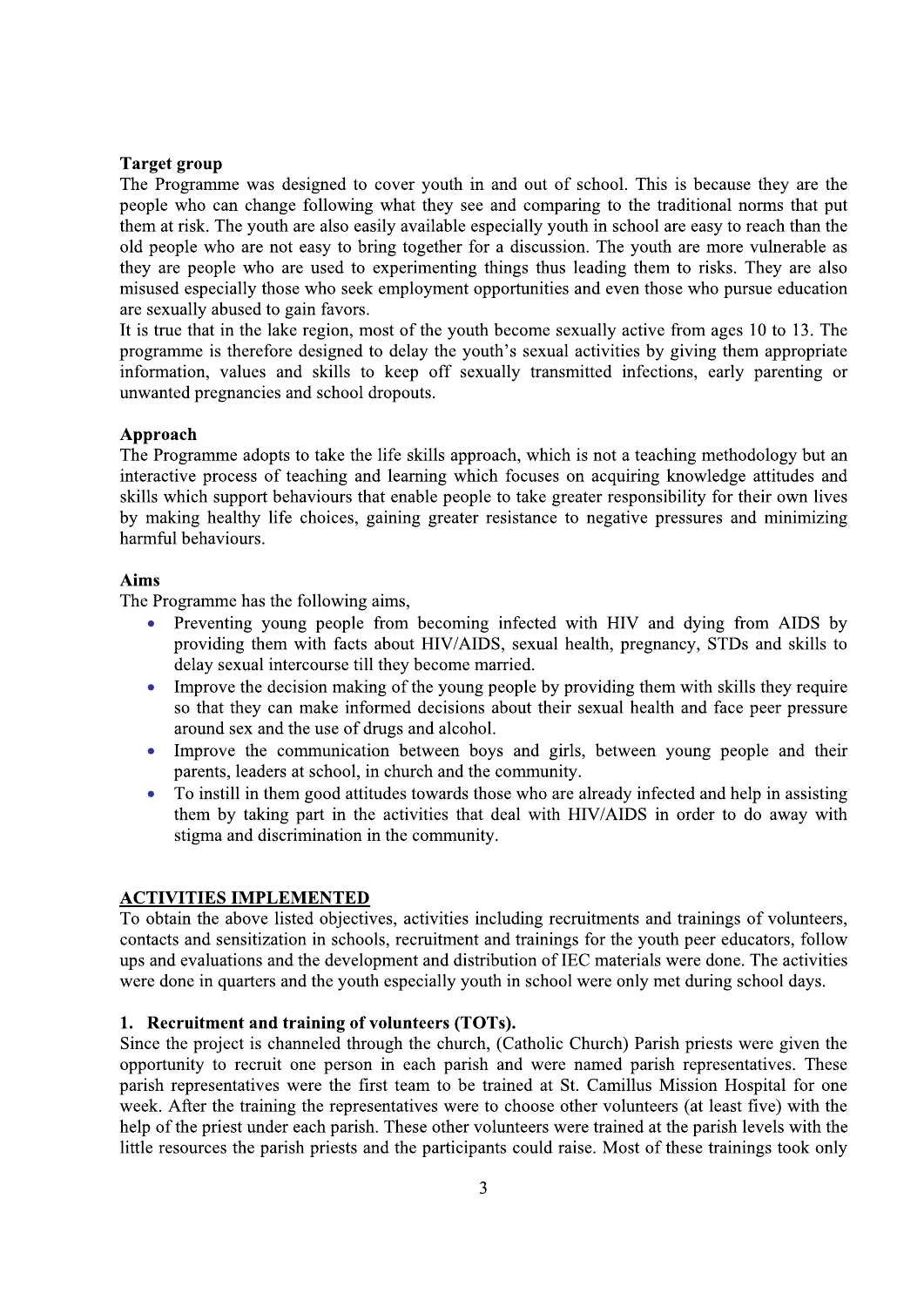one or two days due to lack of resources for the training including accommodations and meals. In total there were 25 trainings organized at parish levels done to 205 volunteers diocese wide. However Awendo parish had not selected its volunteers thus no training had been done to them yet. The volunteers were trained on facilitation skills and were equipped with the knowledge pertaining to HIV/AIDS and STIs and the importance of preventing these infections. They were also taught on sexual communication. Most of our volunteers are school leavers aged between 20 to 40 years although in some places it was found that even very old people, retirees were also found to have potential and were chosen as volunteers. There are 90 female and 115 male volunteers altogether.

#### 2. Contacts and sensitizations.

School pupils are the main target audience and they are to be met in their respective schools. The volunteers meet the school administration first and sensitize them before meeting the vouth. Letters from the head office are also sent to the educational offices like AEOs and DEOs to give clarity on what the project intends to do with school pupils within a given area.

There are 237 schools contacted and sensitized in the whole year, which included 18 secondary and 219 primary schools in the whole diocese. Teachers have been co-operating and have been giving our volunteers easy time in most places. They usually welcome the project even though in some places they seem to shy away and do not like to take part in these activities. Most of the schools have given out one of their staff to act as patrons of the programme in their various schools as the project required. In most schools, teachers in charge of guidance and counseling act as patrons. Schools have been contacted at random without discrimination. The volunteers were told to contact schools that were next to their places of residence for easy movement and reach to the schools as we had no funds to facilitate the movement/transport of the volunteers. This has also slowed down the pace at which the project activities have been carried out.

Volunteers made Programme action plans with the school administration. Then the pupils aged from 10 onwards were gathered together for a public education offered by the volunteers. The youth were given basics of HIV/AIDS and other STIs and the insight on the need to prevention of these infections together with unwanted pregnancies.

#### 3. Training of youth peer educators.

Throughout this year, the volunteers managed to offer trainings in 194 out of the 227 contacted schools. This resulted to 4,850 youth trained as peer educators in the whole diocese. The youth trained as peer educators are those that have good relations with the others. They are always recruited by the help of the patrons and are to be gender balanced. The trainings take place during games time though it becomes difficult during practices when the pupils are preparing for sports.

Before training, the volunteers evaluate the youth to gauge their knowledge. The youth are given information about HIV/AIDS and the human person. They are also made to learn how their bodies work including reproduction. On the side of skills, communication, decision-making, negotiation, and self awareness skills are instilled in them.

During the training it was discovered that about 80-95% of the youth knew the initials HIV and AIDS though they could not differentiate the two. A reasonable percentage knew there is no difference. Many pupils had very negative attitudes towards those who are infected and thought of their sickness being a result of their behaviours. It was discovered that the youth have been receiving mixed information from different sources including their peers, friends, family, and the mass media thus they become vulnerable to infection due to confusion. They are brought back to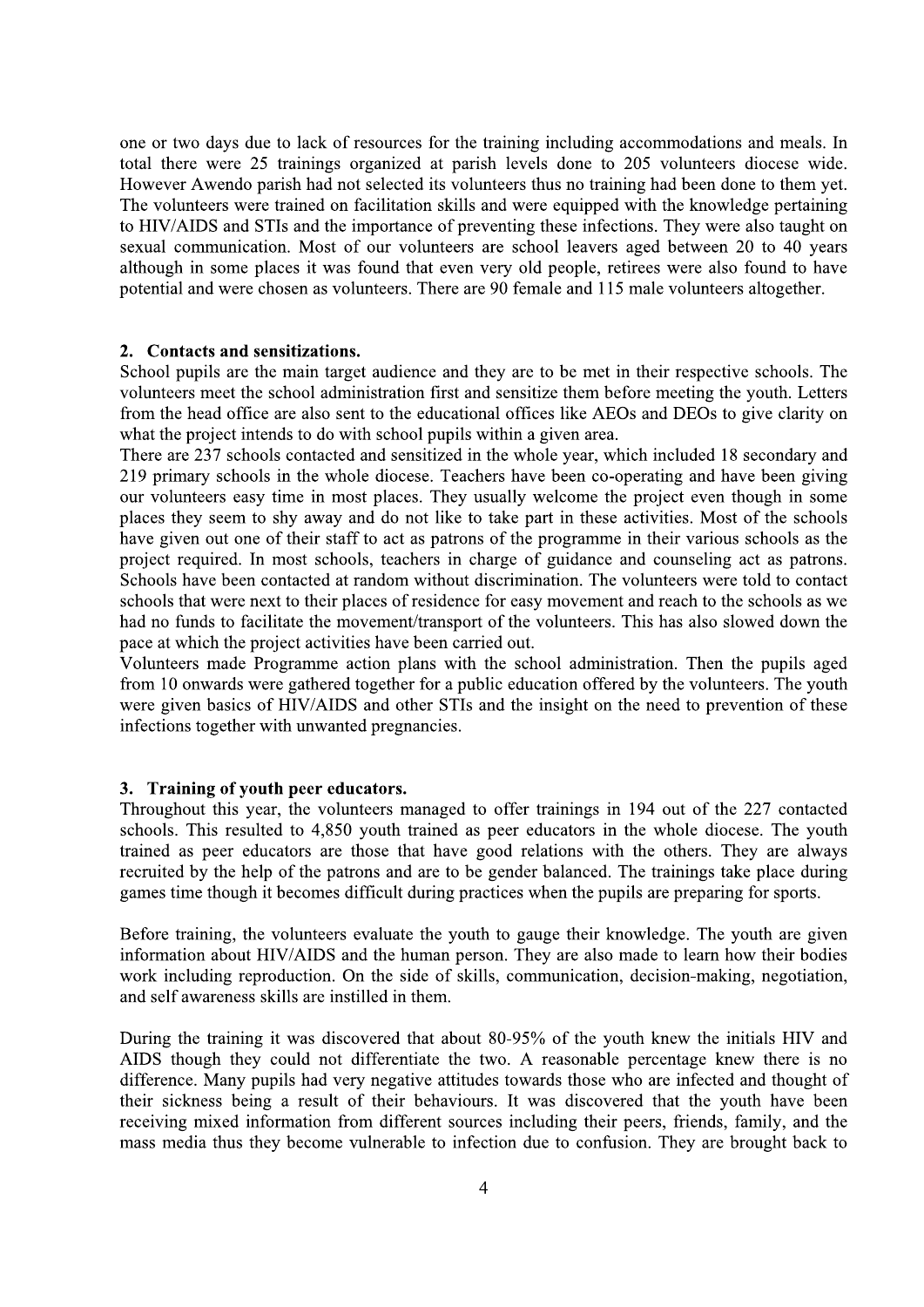their senses during these trainings and they see for themselves where they have gone wrong through participatory trainings.

After the trainings the youth are again evaluated to see how much they have gained during the trainings. They are expected to show good communication, negotiation and decision making skills, which can be proved through case studies or role-plays.

They usually draw action plans with the help of their volunteer facilitators and single out which activities the youth themselves can continue doing to help other youths also achieve the same information and skills to change their attitudes and behaviours (peer education). These are usually in form of dramas, songs, debates, discussions or role-plays.

#### 4. Follow up and evaluations

The area under coverage is quite vast therefore parishes are grouped into five clusters called deaneries. Under each deanery a parish representative is chosen to lead and is called deanery coordinator. Three deaneries are bigger than others and the project divides them again into two thus bringing the number of deanery coordinators to eight. These eight people meet with the executive office each month to asses the progress of the programme and try to find out ways of alleviating the problems met in each parish monthly.

The head office also goes out in the community frequently to evaluate what the volunteers are doing in schools. At the same time they also seek to know which areas the volunteer find difficulties in facilitating the programme's activities and find out solutions or organize refresher trainings. These are done by holding regular meetings with the volunteers from different parishes at parish levels and joining them as they train in schools.

#### 5. Capacity building

This activity has been going on especially during the holidays. Some of the parishes whose volunteers never had ample time for trainings have been calling for refresher trainings for their volunteers. These include parishes like Angiya, Nyarongi, Homa-Bay, Rongo, and Raruowa. These parishes felt that the training that they received initially was not enough and thought it wise to be taken a bit further.

On the other hand the head office also felt that other workshops be done for some few volunteers by December. This was seen very important because from the initial stage most of the volunteers were just trained on basics of HIV/AIDS and the most important part that deals with skills and attitudes was not properly spelt out.

The deanery coordinators were first trained then were made to organize for similar workshops in their respective deaneries. This was done in all parishes with exception of Macalder and Oriang parishes. All other parishes sent at least three volunteers for the workshop in preparation for the New Year's activities. The two parishes never sent their volunteers because of problems in communication but will be considered later in the course of the year. More capacity building workshops are required to enhance the standard of facilitation of our volunteers and also uplift their knowledge. This was learnt during the few evaluations that were done by the head office during the year.

#### 6. Development and distribution of IEC materials

The office has been trying amidst constraints to make some IEC materials. However we managed to produce two different brochures that were sent to the youth. Most of the brochures were distributed during the World AIDS Day and others have been distributed to schools where our activities have been implemented.

We also produced some few T- shirts printed HAPPEN project and were distributed to our volunteers working as deanery coordinators to use during the sensitization programme on the World AIDS Day in different districts i.e. Suba, Rachuonyo, Homa Bay, Migori and Kuria.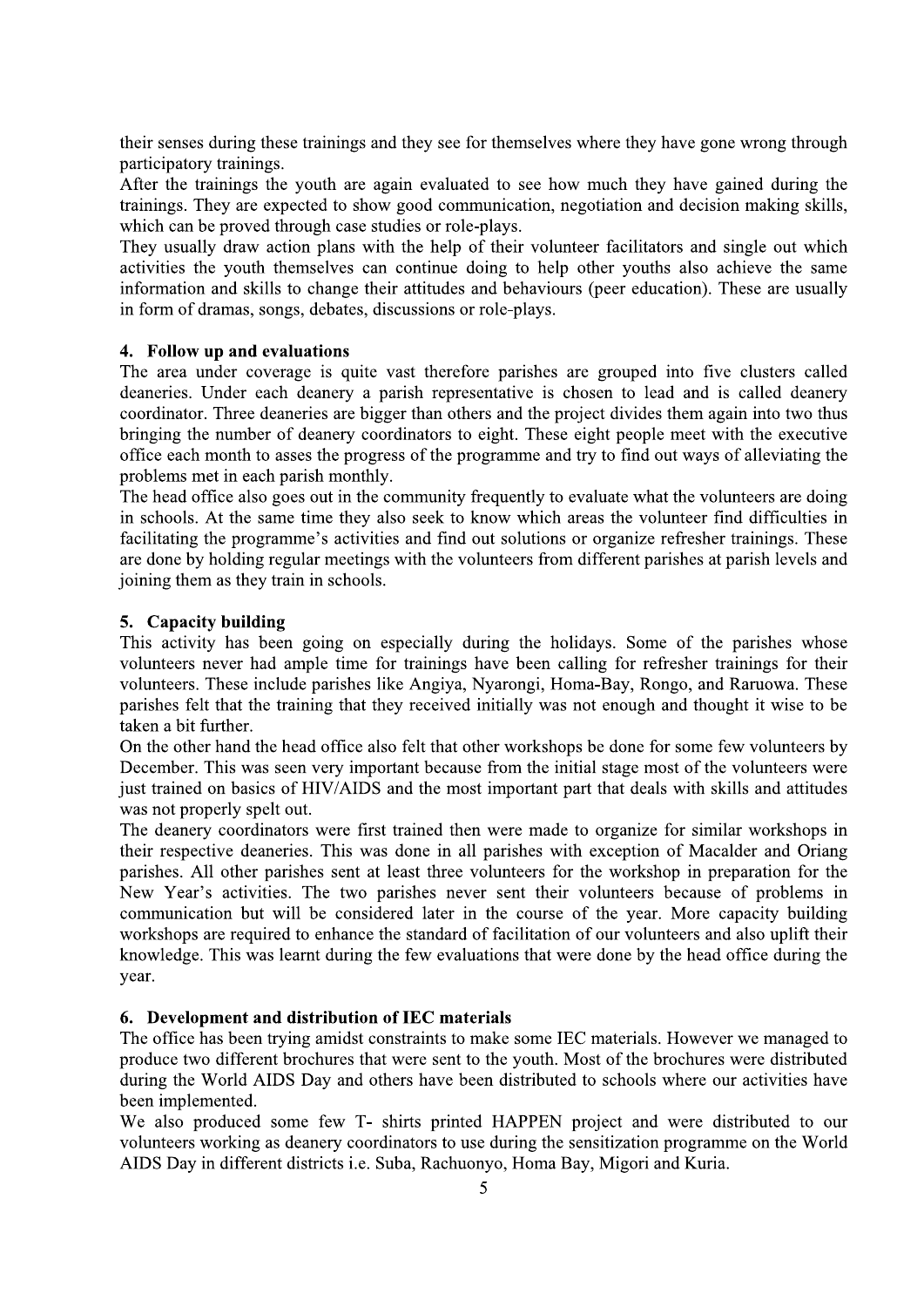#### 7. Collaboration and Networking

The project has not been working in isolation. We have been collaborating with other stakeholders, through activities that go in line with ours. We have collaborated with the ministry of health to get the statistics of the area pertaining the prevalence rates of HIV/AIDS. The ministry of Education has also been working with us hand in hand to allow our volunteers have an opportunity to share the information they have with the pupils at school. The church especially the clergy has also been cooperating to see that activities are carried out and trainings conducted at deanery and parish levels. We have also collaborated well with the Camillian Social Centre - Rayong in Thailand who assisted in organising and facilitating the first training of volunteers that took place in St. Camillus (Dala Kiye) Orphaned Children Welfare Home for one full week.

#### 8. Teachers training

In Mirogi deanery the project volunteers has trained teachers from Karungu parish. The training was for primary teachers during April and August holidays. The teachers were trained on basics of HIV/AIDS and STDs, including the difference between HIV and AIDS, Modes of transmission, prevention and protection, etc. they were also empowered with skills and information on Reproductive health including anatomy, sexuality cycles and behaviours of sexually healthy individuals. There were 13 teachers trained in April and 25 others trained in August 2006.

#### **ACHIEVEMENTS**

- The project has managed to train 205 volunteers across the diocese who are expected to  $\bullet$ facilitate the project's activities in the community.
- $\bullet$ The project volunteers have managed to contact and sensitize teachers and pupils from 13 secondary and 213 primary schools.
- Trainings have been conducted in 194 schools, which include 13 secondary and 181 primary  $\bullet$ schools.
- 4,850 peer educators (Youth) have been trained from the schools mentioned above and are continuing to educate others in different ways making prevention education a process.
- We have managed to conduct eight refresher trainings to our volunteers at different levels to prepare them for efficient performance.
- We have been holding monthly meetings to evaluate our work.
- Over 5,000 thousand brochures have been developed and sent to the schools and churches all over the diocese
- There are reports of some behaviour change seen in the youth from several schools where the project is operating its activities.
- A tentative curriculum has been developed and distributed to all parishes to act as a guideline to make the work uniform in all parts of the diocese.
- 38 teachers trained as supporters to peer educators from 38 schools.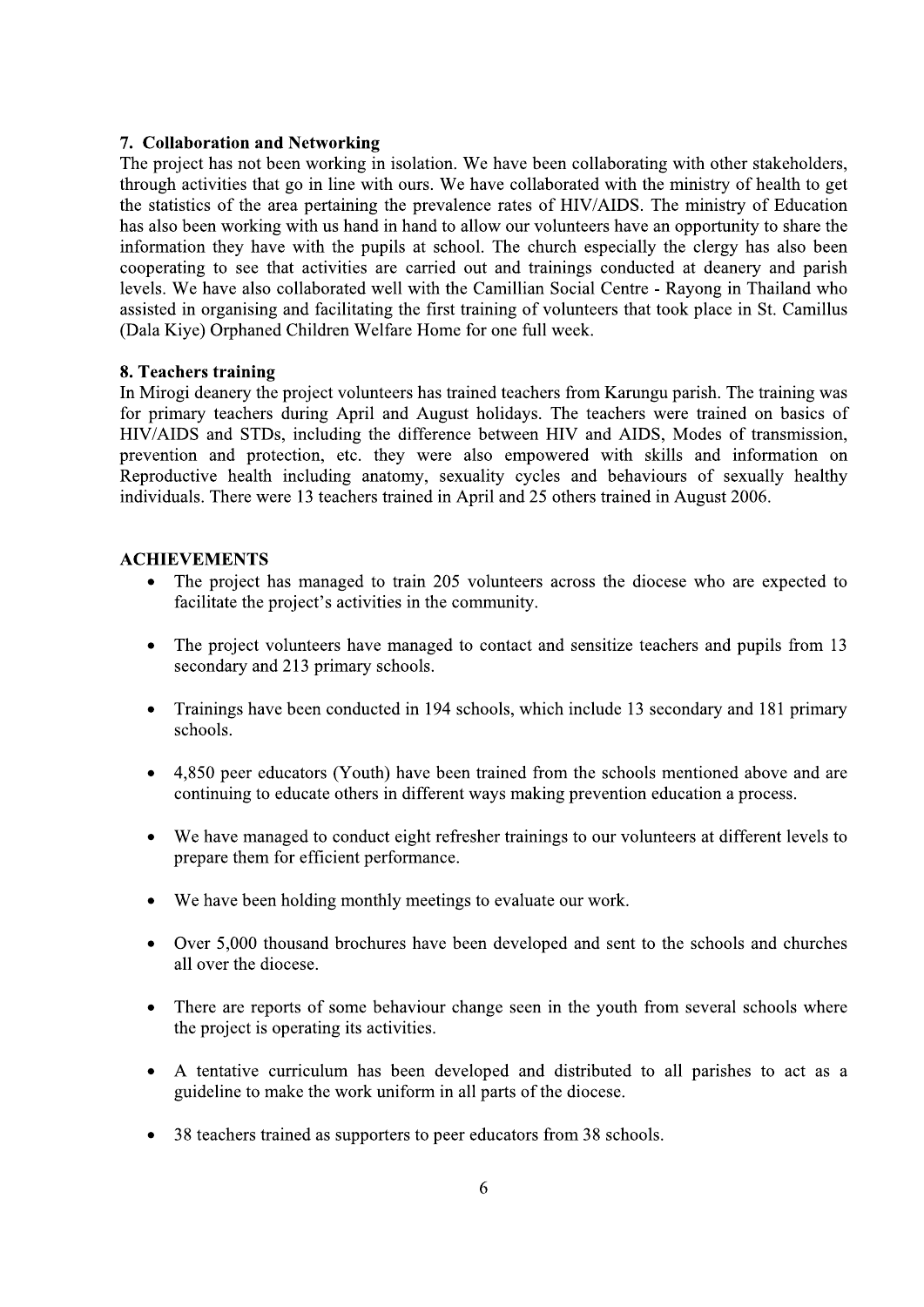#### **CHALLENGES**

- $\triangleright$  Finance: many activities cannot be carried out effectively due to financial constraints. These include; Volunteers trainings which were done shallowly because we lacked good facilities and inadequate resources, less materials for the volunteers to conduct their trainings to the youth effectively, lack of motivation to the volunteers in form of tokens or incentives, lack of resources to facilitate the movement of the volunteers from their homes to different schools which are a bit far spaced to meet youths etc.
- $\triangleright$  **Personnel:** we have trained so many volunteers but we find that many of them are leaving for urban centers or others have chances to go for further studies and colleges. This has led to deterioration in the project's progress as we continue to recruit new people who need to be trained afresh each time.
- **Transport:** The office is using the public transport which is quite unpromising, tiresome  $\blacktriangleright$ and unavailable in some places. Most of the parishes are in the interior parts of the country and cannot be accessed easily on public transport thus making the head office officials to either use *Boda Boda* or walk long distances on foot making them unable to do their work effectively. This has slowed down their movement to do follow ups in the implementation of the project activities.
- $\triangleright$  Lack of cooperation: In some places some head teachers are not welcoming the project due to the fact that they want to continue with their regular lessons even during the time for games that we recommend our activities to go on. This has made the volunteers to sometimes move long distances to work with the schools that have accepted the programme. Some people have also looked at it on a denominational aspect and feel that it is only a project for Catholics while others also thought of it as a project that is set to give materialistic support to schools and the pupils in the Programme.
- $\triangleright$  Office equipment: the office owns only one computer, which is not enough for all the reporting and development of other assorted materials for trainings and IEC materials. More so we use a lot of money in photocopy since we lack a photocopier in the office.
- Time: the time given in most of the schools is short and forces the volunteers to take too  $\blacktriangleright$ long before finishing with a particular school. This has also made the work go slowly.

#### **10. RECOMMENDATIONS**

- $\checkmark$  The diocese or well-wishers to assist the head office to find some means of transport i.e. Motorcycles or a vehicle for quick operation and management of the project.
- $\checkmark$  Motivations to the volunteers should money be available in the next period
- $\checkmark$  The office to be supported to get more office equipment like another computer and photocopier for quick publications of reports and other materials for the youth for reference.
- $\checkmark$  Volunteers to be offered adequate training for better performance in the field with the youths and materials to be provided in time.
- $\checkmark$  The educational officers to be sensitized more for easy and smooth running of the project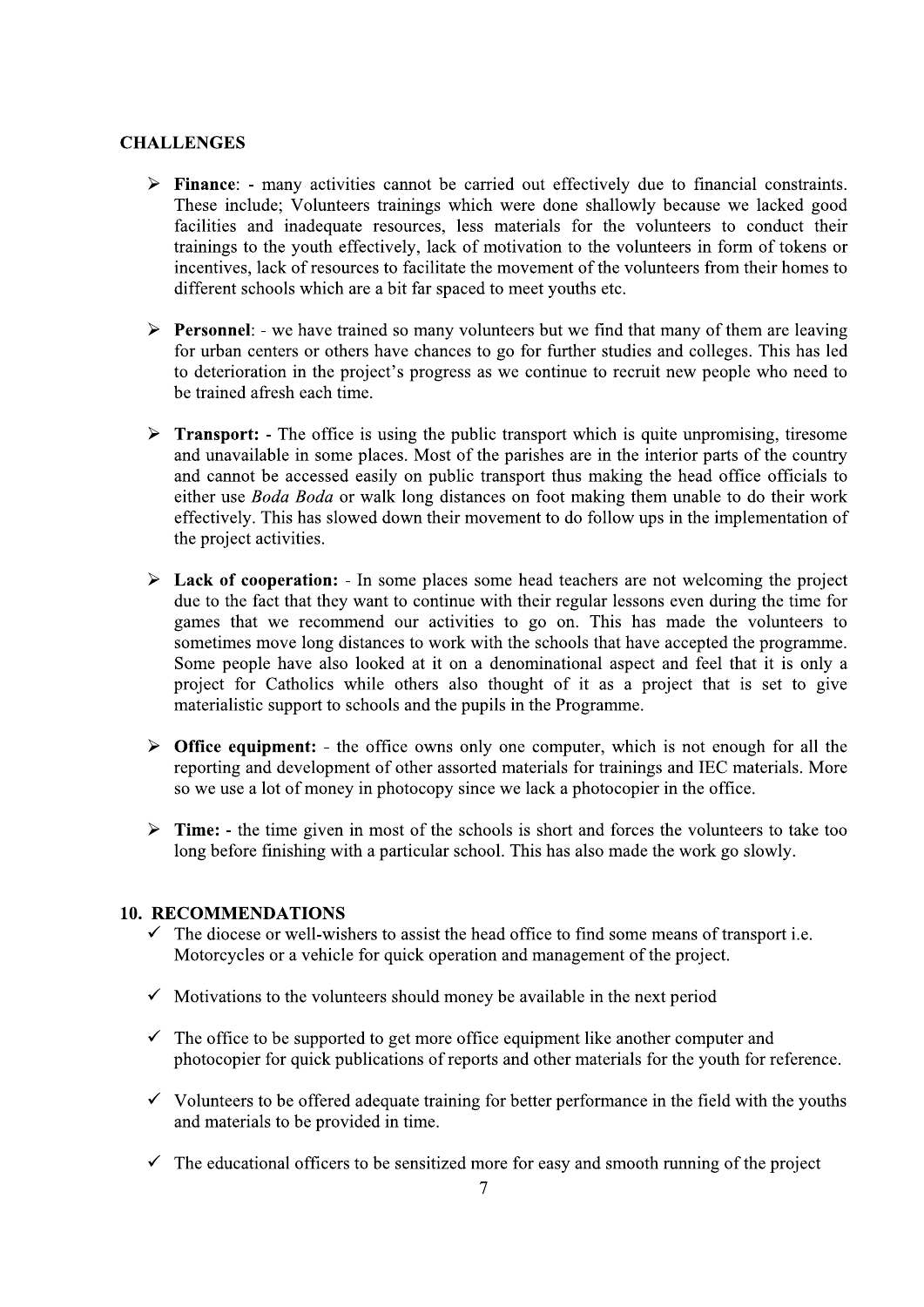activities in schools. They can even send letters to teachers who keep off the volunteers from their schools to understand the programme well.

- $\checkmark$  Older persons also should be given opportunity to participate in these activities to take the part where the young generation has left vacant as they pursue other places that are paying or go to colleges for further studies.
- $\checkmark$  Organize for more capacity building workshops at deanery levels quarterly to enhance the performance of our volunteers in the community.
- $\checkmark$  The project should be extended to the small Christian communities and structured groups in the community as well.

#### 11. Plans for 2007

- $\div$  To reach 100 more schools with the prevention training by December 2007.
- Strengthen the groups formed in schools in the last year.
- ❖ Organise evaluatory meetings with all volunteers at deanery levels quarterly.
- $\div$  Produce more IEC materials and send to the youth for their correspondence learning.
- $\div$  Head office to be as mobile as possible to see that the activities are implemented without problems.
- $\hat{\mathbf{\cdot}}$  Prepare for the World AIDS Day activity in time to reach many people with the information.
- $\triangle$  Monthly meetings with the deanery coordinators to be stronger.
- $\bullet$  More teachers to be trained to help in proper follow up and monitoring the youths as they continue with the project activities

#### **LESSONS LEARNT**

The youth are fearful when the facilitators do not open up but after building trust they later come to share a lot. There has been total mistrust between the youth and the old people including the teachers, parents and even between the youths themselves. This has led to several youths suffering in silence. The youth therefore need people they can trust to help them make concrete decisions about their lives in this era of HIV epidemic.

NB. The tables over leaf contains the names of all the schools where the project activities were implemented throughout the year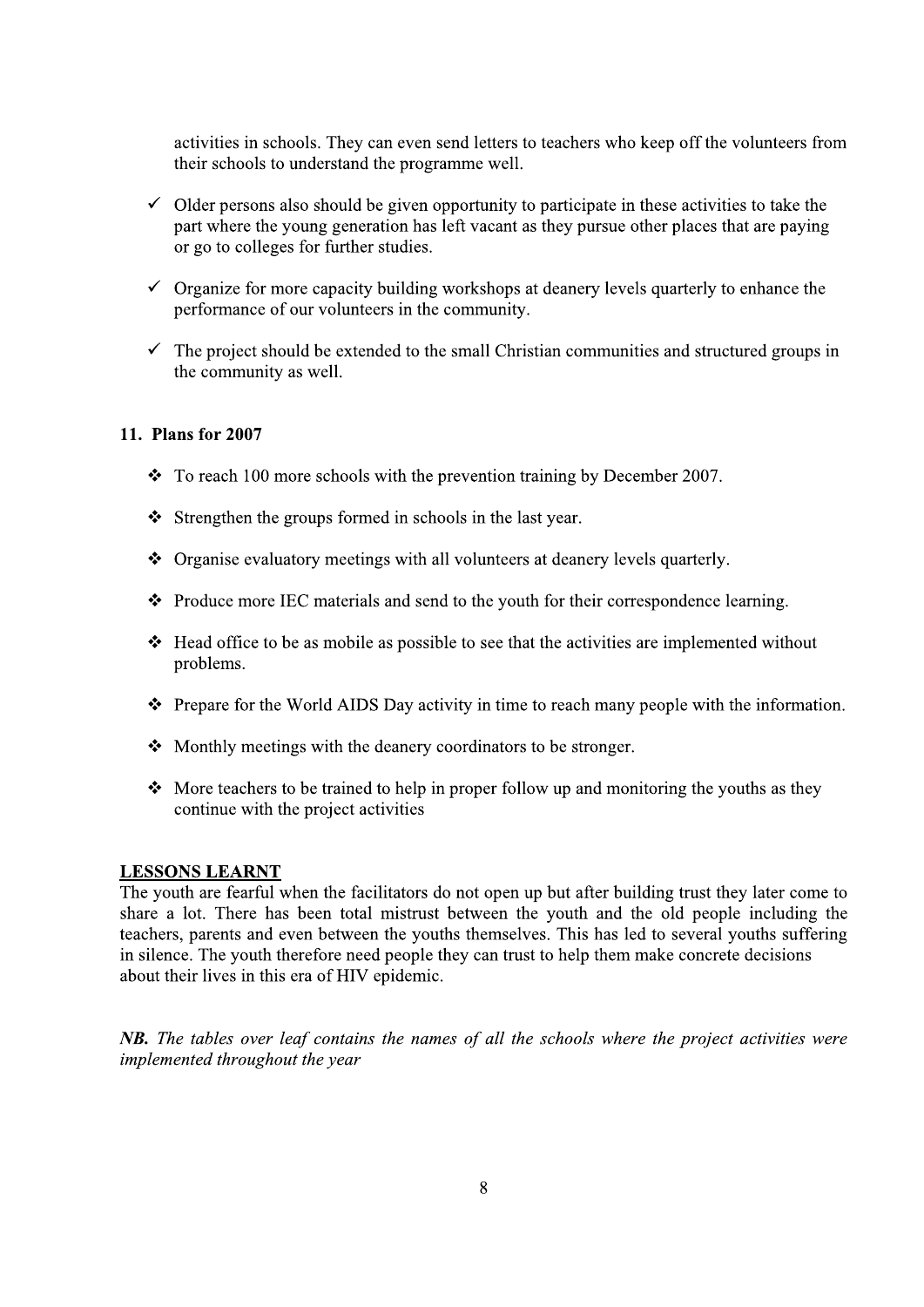| <b>DEANERY</b> | <b>PARISH</b><br><b>NAME</b> | <b>SCHOOL NAME</b>             | Contacted    | Sensitised              | Trained                      | Follow ups                   |
|----------------|------------------------------|--------------------------------|--------------|-------------------------|------------------------------|------------------------------|
| 1.ASUMBI       | <b>ASUMBI</b>                | 1. Asumbi mixed primary        | $\mathbf X$  | $\mathbf X$             | $\frac{1}{2}$                |                              |
|                |                              | 2. Nyaundho Primary            | $\mathbf X$  | $\bar{\mathbf{X}}$      | $\overline{a}$               | $\blacksquare$               |
|                |                              | 3. Marindi primary             | $\mathbf X$  | $\mathbf X$             | $\overline{a}$               |                              |
|                |                              | 4. Kuna primary                | $\mathbf X$  | $\mathbf X$             | $\frac{1}{2}$                |                              |
|                |                              | 5. Ndiru Primary               | $\mathbf X$  | $\bar{\mathbf{X}}$      | $\frac{1}{2}$                | $\blacksquare$               |
|                |                              | 6. Kachar Primary              | $\mathbf X$  | $\mathbf X$             | $\qquad \qquad \blacksquare$ | $\overline{\phantom{a}}$     |
|                |                              | 7. Orero Primary               | $\mathbf X$  | $\mathbf X$             | $\overline{a}$               |                              |
|                |                              | 8. Aluor Sango Primary         | $\mathbf X$  | $\bar{\mathbf{X}}$      | $\mathbf X$                  | $\overline{a}$               |
|                |                              | 9. Koyoo Primary               | $\mathbf X$  | $\mathbf X$             | $\qquad \qquad \blacksquare$ | $\overline{\phantom{a}}$     |
|                | <b>NYALIENGA</b>             | 1. Nyalienga Primary           | $\mathbf X$  | $\mathbf X$             | $\mathbf X$                  | $\mathbf X$                  |
|                |                              | 2. Ligisa Primary              | $\mathbf X$  | $\mathbf X$             | $\mathbf X$                  | $\mathbf X$                  |
|                |                              | 3. Godkado primary             | $\mathbf X$  | $\mathbf X$             | $\mathbf X$                  | $\mathbf X$                  |
|                |                              | 4. Kawiya Primary              | $\mathbf X$  | $\mathbf X$             | $\mathbf X$                  | $\mathbf X$                  |
|                |                              | 5. Ngulu Primary               | $\mathbf X$  | $\mathbf X$             | $\mathbf X$                  | $\mathbf X$                  |
|                |                              | 6. Amoso primary school        | $\mathbf X$  | $\mathbf X$             | $\mathbf X$                  | $\mathbf X$                  |
|                |                              | 7. Oneno primary school        | $\mathbf{X}$ | $\mathbf X$             | $\mathbf X$                  | $\mathbf X$                  |
|                |                              |                                |              |                         |                              |                              |
|                | <b>HOMA BAY</b>              | 1. Makongeni Primary           | $\mathbf X$  | $\mathbf X$             | $\blacksquare$               | $\blacksquare$               |
|                |                              | 2. Shauri yako Primary         | $\mathbf X$  | $\mathbf X$             | $\mathbf X$                  |                              |
|                |                              | 3. Lake Ville Academy          | $\mathbf X$  | $\bar{\mathbf{X}}$      | $\mathbf X$                  | $\overline{a}$               |
|                |                              | 4. Homa Bay Primary            | $\mathbf X$  | $\mathbf X$             | $\qquad \qquad \blacksquare$ | $\overline{\phantom{a}}$     |
|                |                              | 5. Lake Primary                | $\mathbf X$  | $\mathbf X$             | $\frac{1}{2}$                |                              |
|                |                              | 6. Arunda primary              | $\mathbf X$  | $\mathbf X$             | $\overline{a}$               | $\overline{\phantom{a}}$     |
|                |                              | 7. Homa Bay High               | X            | X                       | $\frac{1}{2}$                | $\overline{\phantom{a}}$     |
|                |                              | 8. St Peters Cape view         | $\mathbf X$  | $\mathbf X$             | $\mathbf X$                  | $\mathbf X$                  |
|                |                              | 9. Wandiji primary             | $\mathbf X$  | $\overline{\mathbf{x}}$ | $\bar{\mathbf{x}}$           | $\mathbf X$                  |
|                |                              | 10.Rangwena primary            | $\mathbf X$  | $\mathbf X$             | $\mathbf X$                  | X                            |
|                |                              | 11. Aringo Primary             | $\mathbf X$  | $\mathbf X$             | $\mathbf X$                  | $\mathbf X$                  |
|                | <b>RONGO</b>                 | 1. Rongo Primary               | $\mathbf X$  | $\mathbf X$             | $\mathbf X$                  | $\mathbf X$                  |
|                |                              | 2. St. Francis Academy         | $\mathbf X$  | $\bar{\mathbf{X}}$      | $\mathbf X$                  | $\mathbf X$                  |
|                |                              | 3. Opapo Primary               | $\mathbf X$  | $\mathbf X$             | $\mathbf X$                  | $\mathbf X$                  |
|                |                              | 4. Kangeso Primary             | $\mathbf X$  | $\mathbf X$             | $\mathbf X$                  |                              |
|                |                              | 5. Kwoyo Primary               | $\mathbf X$  | $\mathbf X$             | $\mathbf X$                  |                              |
|                |                              | 6.St.Mary's Nyang'ao secondary | $\mathbf X$  | $\mathbf X$             | $\mathbf X$                  | X                            |
|                |                              | 7. St.Benedict Academy         | $\mathbf X$  | $\mathbf X$             | $\qquad \qquad \blacksquare$ |                              |
|                |                              | 8. Minyenya Secondary          | $\mathbf X$  | $\mathbf X$             | $\mathbf X$                  | $\qquad \qquad \blacksquare$ |
|                |                              | 9. St.Bonaventure Secondary    | $\mathbf X$  | $\bar{\mathbf{X}}$      | $\mathbf X$                  | $\overline{\phantom{a}}$     |
|                |                              | 10. Minyenya primary school    | $\mathbf X$  | $\mathbf X$             | $\mathbf X$                  | $\mathbf X$                  |
|                |                              | 11. Sumba primary school       | $\mathbf X$  | $\mathbf X$             | $\mathbf X$                  | $\mathbf X$                  |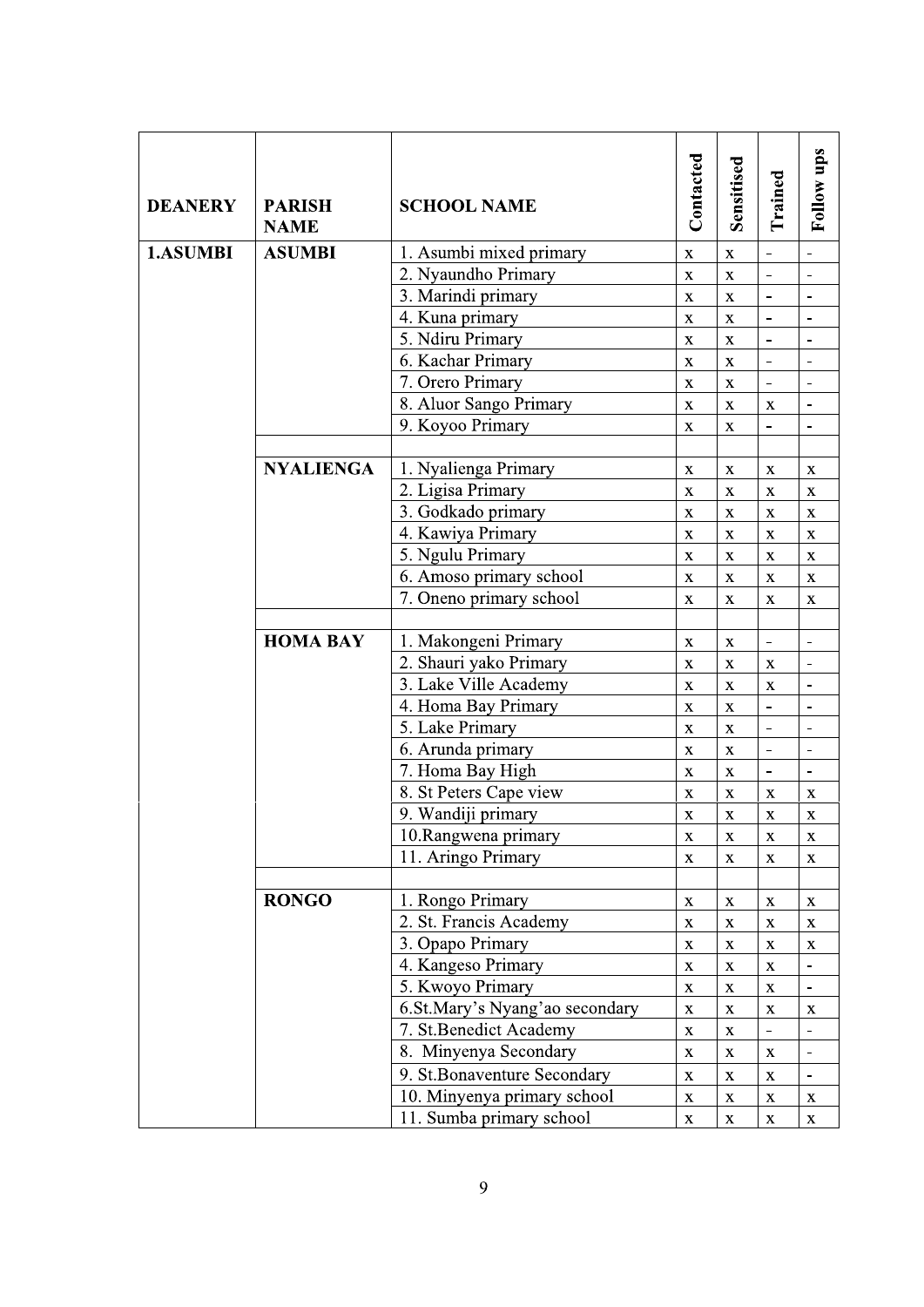| <b>DEANERY</b> | <b>PARISH</b><br><b>NAME</b> | <b>SCHOOL NAME</b>             | Contacted          | Sensitised         | Trained                      | <b>Follow ups</b>        |
|----------------|------------------------------|--------------------------------|--------------------|--------------------|------------------------------|--------------------------|
| <b>ASUMBI</b>  | <b>MBITA</b>                 | 1. Nyamanga Primary            | $\mathbf X$        | $\mathbf X$        | $\mathbf X$                  | $\mathbf X$              |
| Cont           |                              | 2. Kianyumba primary           | $\mathbf X$        | $\mathbf X$        | $\mathbf X$                  | $\mathbf X$              |
|                |                              | 3. Gingo Primary               | $\mathbf X$        | $\mathbf X$        | $\mathbf X$                  | $\mathbf X$              |
|                |                              | 4. Obambo Primary              | $\mathbf X$        | $\mathbf X$        | $\mathbf X$                  | $\mathbf X$              |
|                |                              | 5. Kakrigu primary             | $\mathbf X$        | $\mathbf X$        | $\mathbf X$                  | X                        |
|                |                              | 6. Kirambo primary school      | $\mathbf X$        | $\mathbf X$        | $\mathbf X$                  | X                        |
|                |                              | 7. Mbita primary school        | $\mathbf X$        | $\mathbf X$        | $\mathbf X$                  | $\mathbf X$              |
|                |                              | 8. Nyamuga primary school      | $\mathbf X$        | $\bar{\mathbf{X}}$ | $\mathbf X$                  |                          |
|                |                              | 9. Good Shepherd primary       | $\mathbf X$        | $\mathbf X$        | $\mathbf X$                  |                          |
|                |                              | 10. Mother Teresa primary      | $\mathbf X$        | $\mathbf X$        | $\mathbf X$                  | $\overline{\phantom{a}}$ |
|                |                              | 11. Ufansi Primary             | $\mathbf X$        | $\mathbf X$        | $\mathbf X$                  |                          |
|                | <b>MFANGANO</b>              | 1. Kitenyi Primary             | $\mathbf X$        | $\mathbf X$        | $\mathbf X$                  | $\mathbf X$              |
|                |                              | 2. Misori Primary              | $\mathbf X$        | $\mathbf X$        | $\mathbf X$                  | $\mathbf X$              |
|                |                              | 3. Wamai Primary               | $\mathbf X$        | $\mathbf X$        | $\mathbf X$                  | $\mathbf X$              |
|                |                              | 4. Sena Primary                | $\mathbf X$        | $\mathbf X$        | $\mathbf X$                  | $\mathbf X$              |
|                |                              | 5. Soklo Primary               | $\mathbf X$        | $\mathbf X$        | $\mathbf X$                  | $\mathbf X$              |
|                |                              | 6. Mauta primary school        | $\mathbf X$        | $\mathbf X$        | $\mathbf X$                  | $\mathbf X$              |
|                |                              | 7. Nyahera primary school      | $\mathbf X$        | $\mathbf X$        | $\mathbf X$                  | $\blacksquare$           |
|                |                              | 8. Wakula primary school       | $\mathbf X$        | $\mathbf X$        | $\mathbf X$                  |                          |
|                |                              | 9. Nyakweri primary school     | $\mathbf X$        | X                  | X                            |                          |
|                |                              | 10.Kakimba primary school      | $\mathbf X$        | X                  | X                            |                          |
|                |                              |                                |                    |                    |                              |                          |
| <b>MAWEGO</b>  | <b>MAWEGO</b>                | 1. Nyawango Primary            | X                  | X                  | $\mathbf X$                  | X                        |
|                |                              | 2. Obuya Primary               | $\mathbf X$        | $\mathbf X$        | $\mathbf X$                  | $\mathbf X$              |
|                |                              | 3. Kogweno Primary             | $\mathbf X$        | $\bar{\mathbf{X}}$ | $\mathbf X$                  | $\mathbf X$              |
|                |                              | 4. Kobuya Primary              | $\mathbf X$        | $\mathbf X$        | $\mathbf X$                  | $\mathbf X$              |
|                |                              | 5. Maguti primary              | $\mathbf X$        | $\mathbf X$        | $\mathbf X$                  | $\mathbf X$              |
|                |                              | 6. Mawego mixed primary school | $\mathbf X$        | $\bar{\mathbf{X}}$ | $\mathbf X$                  | $\mathbf X$              |
|                |                              | 7. Miyuga primary school       | $\mathbf X$        | $\mathbf X$        | $\mathbf X$                  | X                        |
|                |                              | 8. Weta primary school         | $\mathbf X$        | $\mathbf X$        | $\qquad \qquad \blacksquare$ | $\overline{\phantom{a}}$ |
|                |                              | 9. Seka D.O.H primary school   | $\mathbf X$        | $\mathbf X$        | $\frac{1}{2}$                |                          |
|                |                              | 10. Mariwa primary school      | $\mathbf X$        | $\mathbf X$        |                              |                          |
|                |                              | 11. Kajiei primary school      | $\mathbf X$        | $\mathbf X$        | $\overline{\phantom{a}}$     |                          |
|                |                              | 12.Kanyangwena primary school  | $\bar{\mathbf{X}}$ | $\bar{\mathbf{X}}$ | $\frac{1}{2}$                |                          |
|                |                              | 13. Kamwala primary school     | $\mathbf X$        | $\mathbf X$        |                              |                          |
|                | <b>RARUOWA</b>               | 1. Rarua primary               | $\bar{\mathbf{X}}$ | $\mathbf X$        | $\mathbf X$                  |                          |
|                |                              | 2. Nyan'gao primary            | $\mathbf X$        | $\bar{\mathbf{X}}$ | $\qquad \qquad \blacksquare$ |                          |
|                |                              | 3. Got okii Primary            | $\mathbf X$        | $\mathbf X$        | X                            | X                        |
|                |                              | 4. Kotonje primary             | $\mathbf X$        | $\mathbf X$        | $\mathbf X$                  | X                        |
|                |                              | 5. Ngura Primary               | $\bar{\mathbf{X}}$ | $\bar{\mathbf{X}}$ |                              |                          |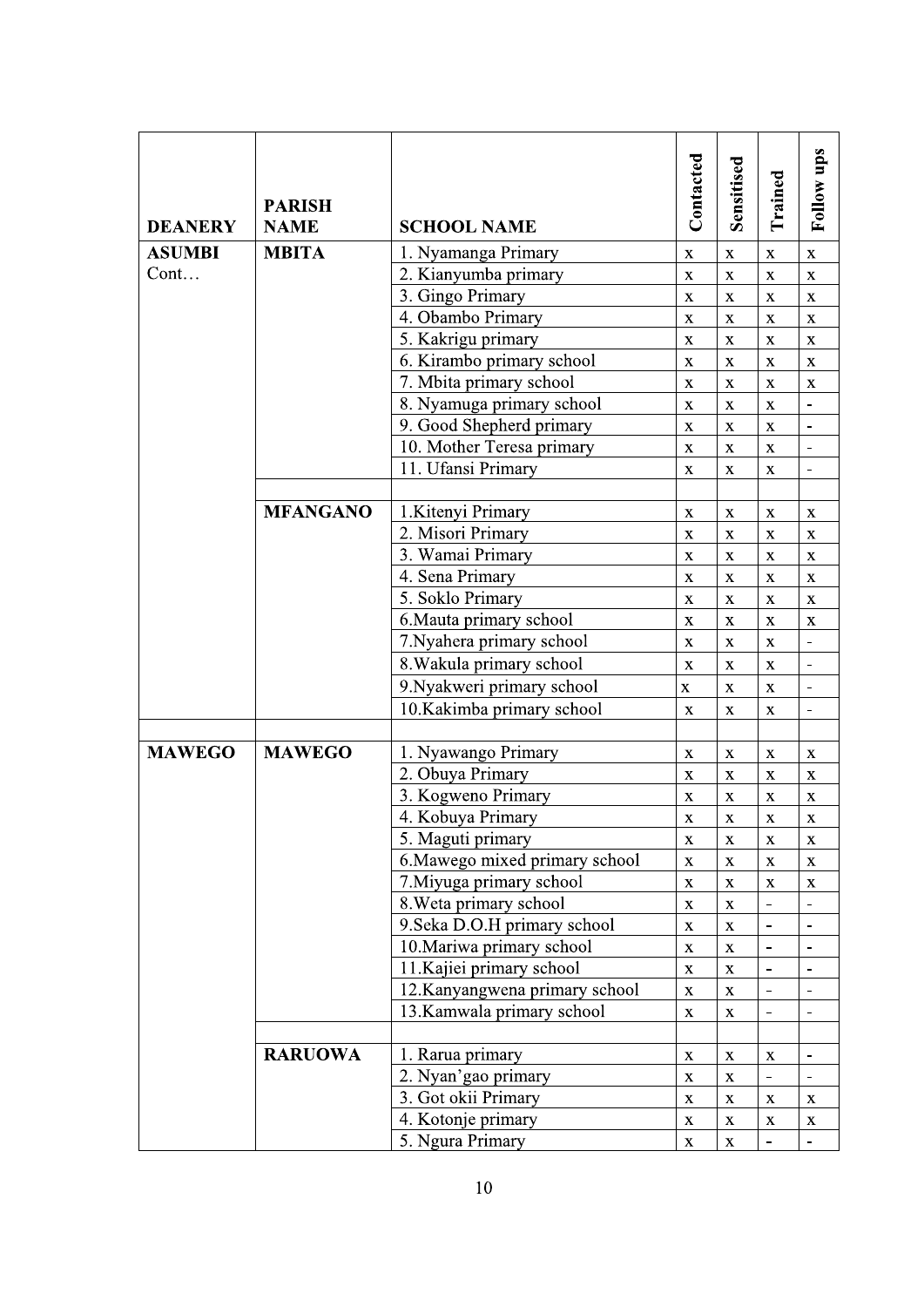| <b>DEANERY</b> | <b>PARISH</b><br><b>NAME</b> | <b>SCHOOL NAME</b>                | Contacted   | Sensitised         | Trained                  | Follow ups               |
|----------------|------------------------------|-----------------------------------|-------------|--------------------|--------------------------|--------------------------|
| <b>MAWEGO</b>  | <b>ORIANG</b>                | 1. Atela Primary                  | $\mathbf X$ | $\mathbf X$        | $\mathbf X$              | $\mathbf X$              |
| $Cont.$        |                              | 2. Oriang Primary                 | $\mathbf X$ | $\mathbf X$        | $\mathbf X$              | $\mathbf X$              |
|                |                              | 3. Anyona Primary                 | $\mathbf X$ | $\mathbf X$        | $\mathbf X$              | X                        |
|                |                              | 4. Ringa Primary                  | $\mathbf X$ | X                  | X                        | X                        |
|                |                              | 5. Kogola Primary                 | $\mathbf X$ | X                  | $\mathbf{X}$             | $\mathbf X$              |
|                |                              | 6.Dudu primary school             | $\mathbf X$ | $\mathbf X$        | $\mathbf X$              | $\mathbf X$              |
|                |                              | 7. Andingo primary school         | $\mathbf X$ | $\mathbf{X}$       | $\mathbf X$              | $\mathbf X$              |
|                |                              | 8. Kadie primary school           | $\mathbf X$ | $\mathbf X$        | $\mathbf X$              |                          |
|                |                              | 9. Oriri primary school           | $\mathbf X$ | $\mathbf X$        | $\mathbf X$              | $\overline{\phantom{0}}$ |
|                |                              | 10. Ayiengo primary school        | $\mathbf X$ | $\mathbf X$        | $\mathbf X$              | $\overline{\phantom{0}}$ |
|                |                              |                                   |             |                    |                          |                          |
|                | <b>OYUGIS</b>                | 1. Kotieno D.O.H                  | $\mathbf X$ | X                  | $\mathbf X$              | X                        |
|                |                              | 2. Kasimba Primary                | X           | $\mathbf X$        | $\mathbf X$              | X                        |
|                |                              | 3. Rawinji Primary                | X           | X                  | X                        | X                        |
|                |                              | 4. Ojwando Primary                | $\mathbf X$ | $\bf{X}$           | $\bf{X}$                 | $\mathbf X$              |
|                |                              | 5. Nyalgosi Primary               | $\mathbf X$ | $\mathbf X$        | $\mathbf X$              | $\mathbf X$              |
|                |                              | 6. Gangre Primary                 | $\mathbf X$ | $\mathbf X$        | $\mathbf X$              | $\mathbf{X}$             |
|                |                              | 7.Ondiko primary school           | $\mathbf X$ | $\mathbf X$        | $\mathbf X$              | $\mathbf X$              |
|                |                              | 8. Nyalienga primary school       | $\mathbf X$ | $\mathbf X$        | $\mathbf X$              | $\mathbf{X}$             |
|                |                              | 9. Kwoyo primary school           | $\mathbf X$ | $\mathbf X$        | $\mathbf X$              | $\mathbf X$              |
|                |                              | 10. Buoye secondary school        | $\mathbf X$ | $\mathbf X$        | $\mathbf X$              | $\mathbf X$              |
|                |                              | 11.Kamung primary school          | $\mathbf X$ | X                  | $\mathbf X$              | X                        |
|                |                              | 12.Got-Kagumbo primary school     | $\mathbf X$ | X                  | $\overline{\phantom{a}}$ | $\overline{a}$           |
|                |                              | 13.St. Peters Kotieno primary     | $\mathbf X$ | $\mathbf X$        | $\blacksquare$           |                          |
|                |                              | 14. Oyugis primary                | X           | X                  | X                        |                          |
|                |                              |                                   |             |                    |                          |                          |
| <b>RAPOGI</b>  | <b>RAPOGI</b>                | 1. Rapogi Mixed Primary           | $\mathbf X$ | $\mathbf X$        | $\mathbf X$              | $\mathbf X$              |
|                |                              | 2. Piny Owacho Primary            | $\mathbf X$ | $\mathbf X$        | $\mathbf X$              | $\mathbf X$              |
|                |                              | 3. Andingo Secondary              | $\mathbf X$ | $\mathbf X$        | $\mathbf X$              | $\mathbf X$              |
|                |                              | 4. Rapogi Girls' Primary Boarding | $\mathbf X$ | $\mathbf X$        | $\mathbf X$              | $\mathbf X$              |
|                |                              | 5. Nyasaoro Primary               | $\mathbf X$ | $\bar{\mathbf{X}}$ | $\mathbf X$              | $\mathbf X$              |
|                |                              | 6.St.Agustine's Andingo primary   | $\mathbf X$ | $\mathbf X$        | X                        | $\mathbf X$              |
|                |                              | 7.St. Joseph Academy school       | $\mathbf X$ | $\mathbf X$        | X                        | $\mathbf X$              |
|                |                              | 8. Chunge primary school          | $\mathbf X$ | X                  | $\mathbf X$              | $\mathbf X$              |
|                |                              |                                   |             |                    |                          |                          |
|                | <b>MACALDER</b>              | 1.St. Gabriel's Primary           | $\mathbf X$ | X                  | X                        |                          |
|                |                              | 2. Macalder primary               | $\mathbf X$ | $\mathbf X$        | $\mathbf X$              |                          |
|                |                              | 3. Mikei Primary                  | $\mathbf X$ | $\mathbf X$        | $\mathbf X$              |                          |
|                |                              | 4. Kowuor Primary                 | $\mathbf X$ | $\mathbf X$        | $\mathbf X$              |                          |
|                |                              | 5. Godkwach primary               | $\mathbf X$ | $\mathbf X$        | $\mathbf X$              |                          |
|                |                              | 6. Owich primary school           | $\mathbf X$ | $\mathbf X$        |                          |                          |
|                |                              | 7. Got-Orango primary school      | $\mathbf X$ | $\mathbf X$        |                          |                          |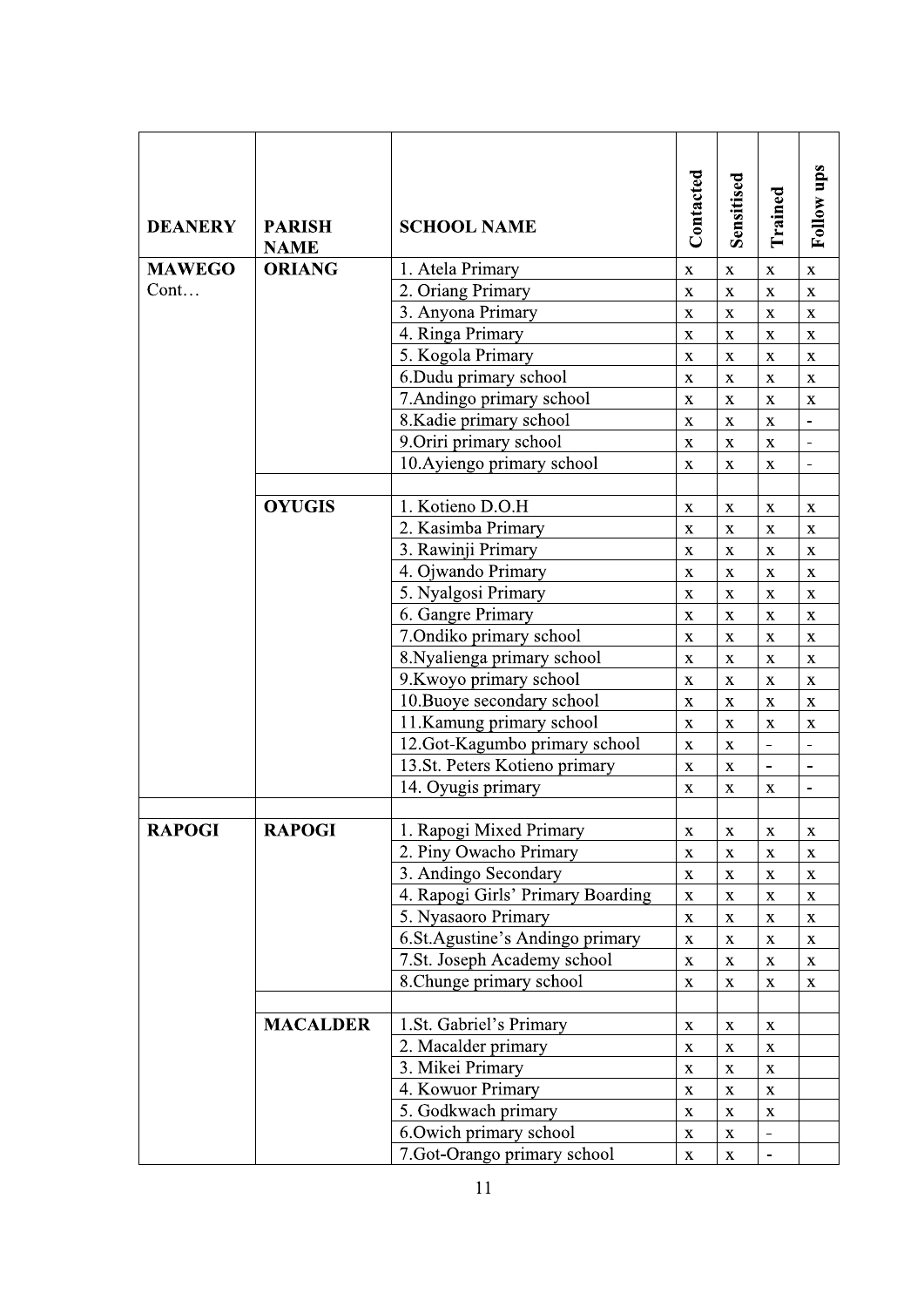| <b>RAKWARO</b><br><b>RAPOGI</b><br>Cont | 1. Rakwaro Primary<br>2. Kanga Primary<br>3. Kitere Primary<br>4. Mitwe Primary<br>5. Alara Primary<br>1. Ober Primary<br>2. Siruti Primary<br>3. Obama Primary<br>4. Marindi Primary<br>5. Get Primary | $\mathbf X$<br>$\mathbf X$<br>$\mathbf X$<br>$\mathbf X$<br>$\mathbf X$<br>$\mathbf X$<br>$\bar{\mathbf{X}}$<br>$\mathbf X$ | $\mathbf{X}$<br>$\bar{\mathbf{X}}$<br>$\mathbf X$<br>$\mathbf X$<br>$\bar{\mathbf{X}}$<br>$\mathbf X$<br>$\bar{\mathbf{X}}$ | $\mathbf X$<br>$\overline{a}$<br>$\blacksquare$ | $\blacksquare$               |
|-----------------------------------------|---------------------------------------------------------------------------------------------------------------------------------------------------------------------------------------------------------|-----------------------------------------------------------------------------------------------------------------------------|-----------------------------------------------------------------------------------------------------------------------------|-------------------------------------------------|------------------------------|
|                                         |                                                                                                                                                                                                         |                                                                                                                             |                                                                                                                             |                                                 |                              |
|                                         |                                                                                                                                                                                                         |                                                                                                                             |                                                                                                                             |                                                 |                              |
|                                         |                                                                                                                                                                                                         |                                                                                                                             |                                                                                                                             |                                                 |                              |
|                                         |                                                                                                                                                                                                         |                                                                                                                             |                                                                                                                             |                                                 |                              |
|                                         |                                                                                                                                                                                                         |                                                                                                                             |                                                                                                                             |                                                 |                              |
|                                         |                                                                                                                                                                                                         |                                                                                                                             |                                                                                                                             |                                                 |                              |
| <b>AWENDO</b>                           |                                                                                                                                                                                                         |                                                                                                                             |                                                                                                                             |                                                 |                              |
|                                         |                                                                                                                                                                                                         |                                                                                                                             |                                                                                                                             | $\overline{a}$                                  |                              |
|                                         |                                                                                                                                                                                                         |                                                                                                                             | $\mathbf X$                                                                                                                 | $\qquad \qquad \blacksquare$                    |                              |
|                                         |                                                                                                                                                                                                         | $\mathbf X$                                                                                                                 | $\mathbf X$                                                                                                                 | $\overline{\phantom{a}}$                        |                              |
|                                         |                                                                                                                                                                                                         | $\mathbf X$                                                                                                                 | $\mathbf{X}$                                                                                                                | $\overline{a}$                                  |                              |
|                                         |                                                                                                                                                                                                         |                                                                                                                             |                                                                                                                             |                                                 |                              |
| <b>ULANDA</b>                           | 1. Aora Jope primary school                                                                                                                                                                             | $\mathbf X$                                                                                                                 | $\mathbf X$                                                                                                                 | X                                               | $\mathbf X$                  |
|                                         | 2.St.Mary Loyola primary                                                                                                                                                                                | $\mathbf X$                                                                                                                 | $\mathbf X$                                                                                                                 | $\mathbf X$                                     | $\mathbf X$                  |
|                                         | 3. Ulanda primary school                                                                                                                                                                                | $\mathbf X$                                                                                                                 | $\mathbf X$                                                                                                                 | $\mathbf X$                                     | $\mathbf{X}$                 |
|                                         | 4. Radienya primary school                                                                                                                                                                              | $\mathbf X$                                                                                                                 | $\mathbf X$                                                                                                                 | X                                               | $\qquad \qquad \blacksquare$ |
|                                         | 5. Sagegi primary school                                                                                                                                                                                | $\mathbf X$                                                                                                                 | $\mathbf X$                                                                                                                 | $\frac{1}{2}$                                   |                              |
|                                         | 6. Nyakor Kuma primary                                                                                                                                                                                  | $\mathbf X$                                                                                                                 | X                                                                                                                           |                                                 |                              |
|                                         |                                                                                                                                                                                                         |                                                                                                                             |                                                                                                                             |                                                 |                              |
| <b>KADEM</b>                            | 1.St.Michael's Nyandema Primary                                                                                                                                                                         | $\mathbf X$                                                                                                                 | $\mathbf X$                                                                                                                 | $\mathbf X$                                     | $\mathbf X$                  |
|                                         | 2. Ogaka Primary                                                                                                                                                                                        | $\bar{\mathbf{X}}$                                                                                                          | $\mathbf X$                                                                                                                 | $\mathbf X$                                     | $\mathbf X$                  |
|                                         | 3. Ongoche Primary                                                                                                                                                                                      | $\mathbf X$                                                                                                                 | $\mathbf X$                                                                                                                 | $\mathbf X$                                     | $\mathbf X$                  |
|                                         | 4. Obalwanda Primary                                                                                                                                                                                    | $\mathbf X$                                                                                                                 | $\mathbf X$                                                                                                                 | $\mathbf X$                                     | $\mathbf X$                  |
|                                         | 5. Kowero Priamary                                                                                                                                                                                      | $\mathbf X$                                                                                                                 | $\mathbf X$                                                                                                                 | $\mathbf X$                                     | $\mathbf X$                  |
|                                         | 6.Kanga Onditi primary school                                                                                                                                                                           | $\mathbf X$                                                                                                                 | X                                                                                                                           | X                                               | X                            |
|                                         | 7. Nyandago primary school                                                                                                                                                                              | $\mathbf X$                                                                                                                 | $\mathbf X$                                                                                                                 | $\mathbf X$                                     | $\mathbf X$                  |
|                                         | 8. Sibuoche primary school                                                                                                                                                                              | $\bar{\mathbf{X}}$                                                                                                          | $\bar{\mathbf{x}}$                                                                                                          | $\bar{\mathbf{X}}$                              | $\mathbf X$                  |
|                                         | 9. Mariba primary school                                                                                                                                                                                | $\mathbf X$                                                                                                                 | $\mathbf X$                                                                                                                 | $\mathbf X$                                     | $\mathbf X$                  |
|                                         | 10. Othoch Rakuom primary                                                                                                                                                                               | $\bar{\mathbf{X}}$                                                                                                          | $\mathbf X$                                                                                                                 | $\mathbf X$                                     | $\mathbf X$                  |
|                                         | 11. Miroche primary school                                                                                                                                                                              | $\bar{\mathbf{X}}$                                                                                                          | $\mathbf X$                                                                                                                 | $\mathbf X$                                     | $\mathbf X$                  |
|                                         | 12. Magacha primary school                                                                                                                                                                              | $\mathbf X$                                                                                                                 | $\mathbf X$                                                                                                                 | $\qquad \qquad \blacksquare$                    |                              |
|                                         | 13. Olando primary school                                                                                                                                                                               | $\mathbf X$                                                                                                                 | $\mathbf X$                                                                                                                 | $\overline{a}$                                  |                              |
|                                         | 14. Amoyo primary school                                                                                                                                                                                | $\mathbf X$                                                                                                                 | $\mathbf X$                                                                                                                 | $\overline{a}$                                  |                              |
|                                         | 15.Olasi primary school                                                                                                                                                                                 | $\mathbf X$                                                                                                                 | $\mathbf X$                                                                                                                 | $\overline{\phantom{0}}$                        | $\qquad \qquad \blacksquare$ |
| <b>MIROGI</b><br><b>MIROGI</b>          |                                                                                                                                                                                                         |                                                                                                                             |                                                                                                                             |                                                 |                              |
|                                         | 1. Akala Primary school<br>2.St. Philip Mixed Primary school                                                                                                                                            | $\mathbf X$                                                                                                                 | X                                                                                                                           | X                                               | X                            |
|                                         | 3.St, Uganda Martyrs Boarding                                                                                                                                                                           | $\mathbf X$<br>$\mathbf X$                                                                                                  | $\mathbf X$<br>$\mathbf X$                                                                                                  | $\mathbf X$                                     | X                            |
|                                         | 4. Kwoyo Primary school                                                                                                                                                                                 | $\mathbf X$                                                                                                                 |                                                                                                                             | $\mathbf X$                                     | $\mathbf X$<br>$\mathbf X$   |
|                                         | 5. Pala Primary school                                                                                                                                                                                  |                                                                                                                             | $\mathbf X$                                                                                                                 | $\mathbf X$                                     |                              |
|                                         | 6.Sango primary school                                                                                                                                                                                  | $\mathbf X$<br>$\mathbf X$                                                                                                  | $\mathbf X$<br>$\mathbf X$                                                                                                  | $\mathbf X$<br>$\frac{1}{2}$                    | X                            |
|                                         | 7. Radienya primary school                                                                                                                                                                              | $\mathbf X$                                                                                                                 | $\mathbf X$                                                                                                                 |                                                 |                              |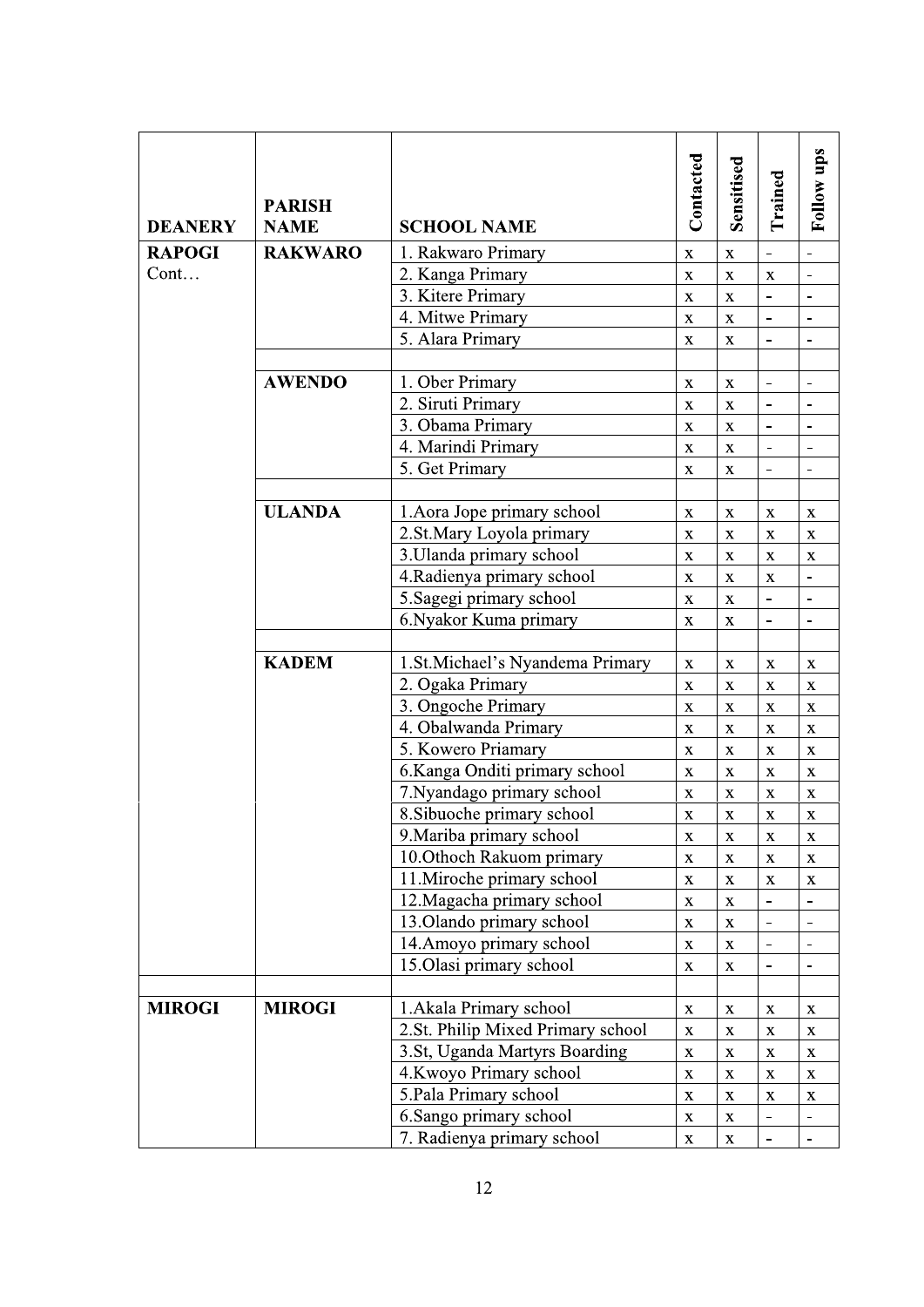| <b>DEANERY</b> | <b>PARISH</b>   | <b>SCHOOL NAME</b>                                          | Contacted                 | Sensitised         | Trained                      | Follow ups               |
|----------------|-----------------|-------------------------------------------------------------|---------------------------|--------------------|------------------------------|--------------------------|
|                | <b>NAME</b>     |                                                             |                           |                    |                              |                          |
| <b>MIROGI</b>  | <b>NYARONGI</b> | 1. Miranga Primary school                                   | $\mathbf X$               | $\mathbf X$        | $\mathbf X$                  | $\overline{\phantom{a}}$ |
| $Cont.$        |                 | 2. Nyamos Primary school                                    | $\mathbf X$               | X                  | X                            | $\mathbf X$              |
|                |                 | 3. Kamolo Primary school                                    | X                         | $\mathbf X$        | $\mathbf X$                  | X                        |
|                |                 | 4.St.Gabriel Mixed Sec. School<br>5. Wachara Primary school | $\mathbf X$               | $\mathbf X$        | X                            | $\frac{1}{2}$            |
|                |                 |                                                             | $\mathbf{X}$              | X                  | $\mathbf X$                  | $\mathbf{X}$             |
|                | <b>ANGIYA</b>   | 1. Ongako Primary school                                    | $\mathbf X$               | $\mathbf{X}$       | $\mathbf X$                  | $\mathbf X$              |
|                |                 | 2. Wayaga Primary school                                    | $\mathbf X$               | $\mathbf X$        | $\mathbf X$                  | $\mathbf X$              |
|                |                 | 3. Magina Primary school                                    | $\mathbf X$               | $\mathbf{X}$       | $\mathbf X$                  | $\mathbf X$              |
|                |                 | 4. Angiya Primary school                                    | $\mathbf X$               | $\mathbf X$        | $\blacksquare$               |                          |
|                |                 | 5.Ototo Primary school                                      | $\mathbf{X}$              | X                  | X                            | $\mathbf X$              |
|                |                 |                                                             |                           |                    |                              |                          |
|                | <b>TONGA</b>    | 1. Kichare Primary                                          | X                         | X                  | X                            | X                        |
|                |                 | 2. Tonga primary                                            | $\mathbf X$               | $\mathbf X$        | $\mathbf X$                  | $\mathbf X$              |
|                |                 | 3. Magunga Primary                                          | $\mathbf X$               | $\mathbf X$        | $\mathbf X$                  | $\mathbf X$              |
|                |                 | 4. Soko Primary                                             | $\mathbf X$               | X                  | X                            | $\mathbf{X}$             |
|                |                 | 5. Pundo Primary                                            | $\mathbf X$               | $\mathbf X$        | $\mathbf X$                  | $\mathbf X$              |
|                |                 | 6. Miyoyo Primary school                                    | $\mathbf X$               | $\mathbf{X}$       | $\overline{a}$               |                          |
|                |                 | 7. Koyombe Primary school                                   | $\mathbf{X}$              | X                  | $\overline{a}$               |                          |
|                |                 | 8. Kibura Primary school                                    | $\mathbf X$               | X                  | $\overline{a}$               | $\overline{\phantom{a}}$ |
|                |                 | 9. Ramula Primary school                                    | $\mathbf X$               | X                  | $\qquad \qquad \blacksquare$ | $\overline{\phantom{a}}$ |
|                |                 | 10. Wiga Primary school                                     | $\mathbf X$               | $\mathbf X$        | $\blacksquare$               |                          |
|                |                 | 11.Olando Primary school                                    | $\mathbf X$               | X                  | $\frac{1}{2}$                |                          |
|                |                 | 12. Nyakasera Primary school                                | X                         | X                  | $\qquad \qquad \blacksquare$ |                          |
|                |                 | 13. Miramba Primary school                                  | $\mathbf X$               | $\mathbf X$        | $\overline{\phantom{0}}$     | $\overline{\phantom{a}}$ |
|                |                 |                                                             |                           |                    |                              |                          |
|                | <b>KARUNGU</b>  | 1. Kogore Primary                                           | X                         | $\mathbf X$        | $\mathbf X$                  |                          |
|                |                 | 2. Orore Primary                                            | $\mathbf X$               | $\mathbf X$        | $\mathbf X$                  |                          |
|                |                 | 3. Nyamanga D.C Primary                                     | $\mathbf X$               | $\mathbf X$        | $\overline{a}$               |                          |
|                |                 | 4. Wachara Primary                                          | $\boldsymbol{\mathrm{X}}$ | $\mathbf X$        | $\mathbf X$                  |                          |
|                |                 | 5. Kaduro primary                                           | $\mathbf X$               | $\mathbf X$        | $\mathbf X$                  | $\blacksquare$           |
|                |                 | 6.Bondo Kosiemo Primary                                     | $\mathbf X$               | $\mathbf X$        | $\mathbf X$                  |                          |
|                |                 | 7. Alendo Primary school                                    | $\mathbf X$               | $\mathbf X$        | $\mathbf X$                  |                          |
|                |                 | 8. Rabuor primary school                                    | $\mathbf X$               | $\mathbf X$        | $\mathbf X$                  |                          |
|                |                 | 9. Gunga Primary school                                     | $\mathbf X$               | $\bar{\mathbf{X}}$ | $\frac{1}{2}$                |                          |
|                |                 | 10.Lwanda Primary school                                    | $\mathbf X$               | $\mathbf X$        | $\mathbf X$                  |                          |
|                |                 | 11. Nyasoko Primary school                                  | $\mathbf X$               | $\mathbf X$        | $\overline{\phantom{m}}$     |                          |
|                |                 | 12.God Keyo Primary school                                  | $\mathbf X$               | $\mathbf X$        | $\mathbf X$                  |                          |
|                |                 | 13. Not Primary school                                      | $\mathbf X$               | $\mathbf X$        | $\mathbf X$                  |                          |
|                |                 | 14. Rabare Primary school                                   | $\mathbf X$               | $\mathbf X$        | $\overline{\phantom{a}}$     |                          |
|                |                 | 15. Magungu Primary school                                  | $\mathbf X$               | $\mathbf X$        |                              |                          |
|                |                 | 16.Agolomuok Primary school                                 | $\mathbf X$               | $\mathbf{\bar{X}}$ | $\frac{1}{2}$                |                          |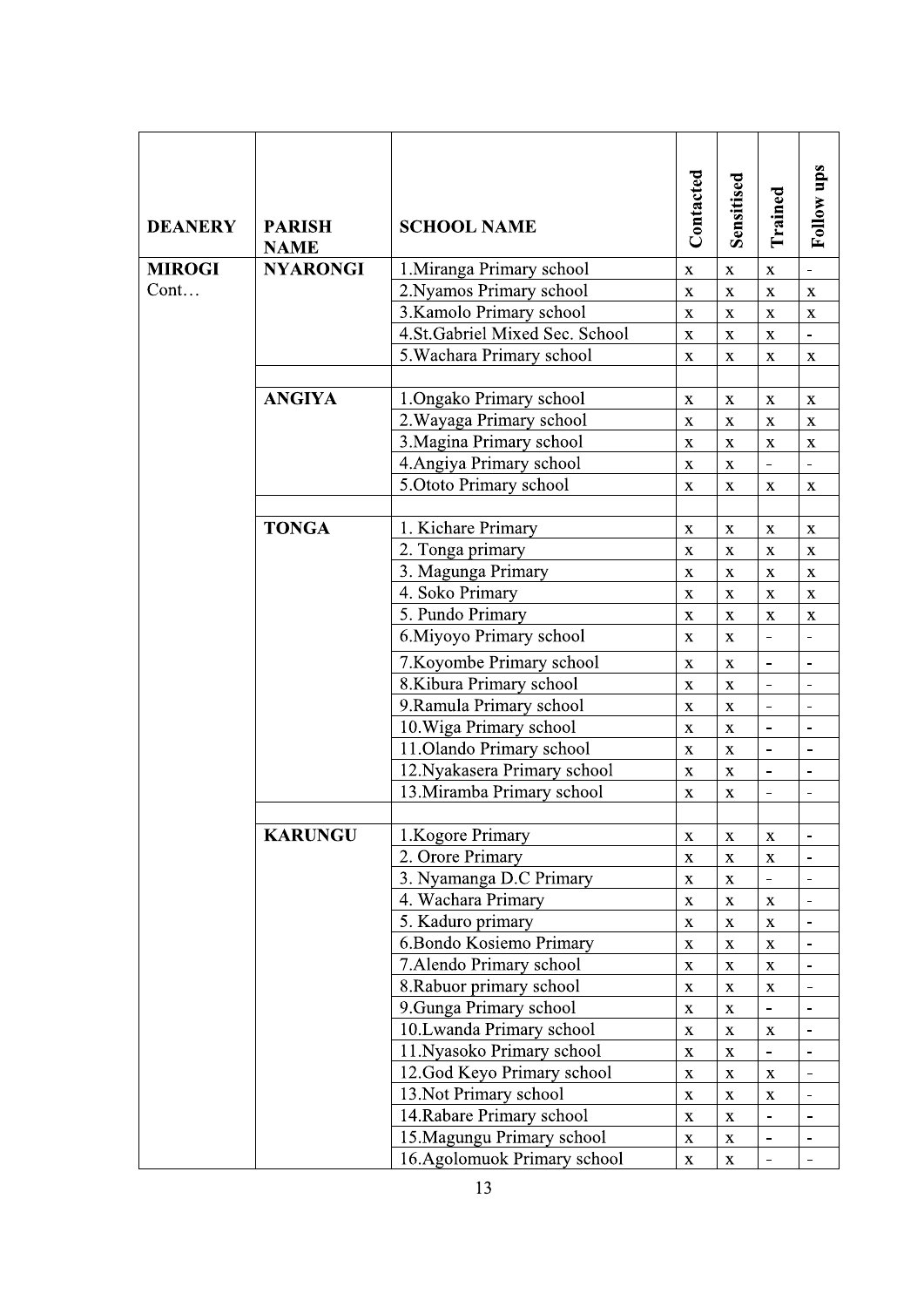| <b>DEANERY</b>  | <b>PARISH</b><br><b>NAME</b> | <b>SCHOOL NAME</b>                                      | Contacted                         | Sensitised                        | Trained                    | Follow ups                 |
|-----------------|------------------------------|---------------------------------------------------------|-----------------------------------|-----------------------------------|----------------------------|----------------------------|
| <b>ISEBANIA</b> | <b>MIGORI</b>                | 1. St. Joseph's Omboo Primary                           | $\mathbf X$                       | $\mathbf X$                       | $\mathbf X$                | X                          |
|                 |                              | 2. Assar Johnson's Primary                              | $\mathbf X$                       | $\mathbf X$                       | $\mathbf X$                | $\mathbf X$                |
|                 |                              | 3. Kadika primary                                       | $\mathbf X$                       | $\mathbf X$                       | $\mathbf X$                | $\mathbf X$                |
|                 |                              | 4. Moi Suba Girls' Secondary                            | $\mathbf X$                       | $\mathbf X$                       | $\mathbf X$                | $\mathbf X$                |
|                 |                              | 5. Migori Primary                                       | $\mathbf X$                       | $\mathbf X$                       | $\mathbf X$                | $\mathbf X$                |
|                 |                              | 6.Oruba primary school                                  | $\mathbf X$                       | $\mathbf X$<br>$\bar{\mathbf{X}}$ | $\mathbf X$                | $\mathbf X$                |
|                 |                              | 7. Pesoda Academy school<br>8. Sunrise secondary school | $\bar{\mathbf{X}}$<br>$\mathbf X$ | $\mathbf X$                       | $\mathbf X$<br>$\mathbf X$ | $\mathbf X$<br>$\mathbf X$ |
|                 |                              | 9. Pesoda Complex secondary                             | $\mathbf X$                       | $\mathbf X$                       | $\mathbf X$                | $\mathbf X$                |
|                 |                              | 10. Onyalo secondary school                             | $\bar{\mathbf{X}}$                | $\bar{\mathbf{X}}$                | $\mathbf X$                | $\bar{\mathbf{X}}$         |
|                 |                              | 11. Migori Baptist secondary                            | $\mathbf X$                       | $\mathbf X$                       | $\mathbf X$                | $\mathbf X$                |
|                 |                              |                                                         |                                   |                                   |                            |                            |
|                 | <b>ISEBANIA</b>              | 1. St Anne's Primary                                    | $\mathbf X$                       | $\mathbf X$                       | $\mathbf X$                | $\mathbf X$                |
|                 |                              | 2. Chacha's Junior Academy                              | $\mathbf X$                       | $\mathbf X$                       | $\mathbf X$                | $\mathbf X$                |
|                 |                              | 3. Isebania Mixed Primary                               | $\mathbf X$                       | $\mathbf X$                       | $\mathbf X$                | $\mathbf X$                |
|                 |                              | 4. Moi Nyabohanse Secondary                             | $\mathbf X$                       | $\bar{\mathbf{X}}$                | $\mathbf X$                | $\mathbf X$                |
|                 |                              | 5. Isebania Boys High                                   | $\mathbf X$                       | $\mathbf X$                       | $\mathbf X$                | $\mathbf X$                |
|                 |                              | 6. Rokere primary school                                | $\mathbf X$                       | $\mathbf X$                       | $\mathbf X$                | $\mathbf X$                |
|                 |                              | 7. Kipranga primary school                              | $\mathbf X$                       | $\mathbf X$                       | $\mathbf X$                | $\mathbf X$                |
|                 |                              | 8.P.A.G primary school                                  | $\mathbf X$                       | $\mathbf X$                       | $\mathbf X$                | $\mathbf X$                |
|                 | <b>KEHANCHA</b>              | 1. St. Francis Secondary                                | $\mathbf X$                       | $\mathbf X$                       | $\mathbf X$                | $\mathbf X$                |
|                 |                              | 2. Nyatechi Primary                                     | $\mathbf X$                       | $\mathbf X$                       | $\mathbf X$                | $\mathbf X$                |
|                 |                              | 3. St. Teresa's Girls' secondary                        | $\mathbf X$                       | $\mathbf X$                       | $\mathbf X$                | $\mathbf X$                |
|                 |                              | 4. Kehancha Primary                                     | $\mathbf X$                       | $\mathbf X$                       | $\mathbf X$                | $\mathbf X$                |
|                 |                              | 5. St. Kizito Primary                                   | $\mathbf X$                       | $\mathbf X$                       | $\mathbf X$                | $\mathbf X$                |
|                 |                              | 6. Igena primary school                                 | $\mathbf X$                       | $\mathbf X$                       | $\mathbf X$                | $\mathbf X$                |
|                 |                              | 7. Komamange primary school                             | $\mathbf X$                       | $\mathbf X$                       | $\mathbf X$                | $\mathbf X$                |
|                 |                              | 8. Hero primary school                                  | $\mathbf X$                       | $\bar{\mathbf{X}}$                | $\mathbf X$                | $\mathbf X$                |
|                 | <b>NTIMARU</b>               | 1. Ntimaru Primary                                      | $\mathbf X$                       | $\mathbf X$                       | $\mathbf X$                | $\mathbf X$                |
|                 |                              | 2. Motorakwa Primary                                    | $\bar{\mathbf{X}}$                | $\mathbf{\bar{X}}$                | $\mathbf X$                | $\mathbf X$                |
|                 |                              | 3. St.Anne's Junior Academy                             | $\mathbf X$                       | $\mathbf X$                       | $\mathbf X$                | $\mathbf X$                |
|                 |                              | 4. Kibwanca girls' Secondary                            | $\mathbf X$                       | $\mathbf X$                       | $\mathbf X$                | $\mathbf X$                |
|                 |                              | 5. St. Joseph Ntimaru Secondary                         | $\mathbf X$                       | $\mathbf X$                       | $\mathbf X$                | $\mathbf X$                |
|                 |                              | 6. Nyankongo Primary                                    | $\mathbf X$                       | $\mathbf X$                       | $\mathbf X$                | $\mathbf X$                |
|                 |                              | 7. Makonge Primary                                      | $\mathbf X$                       | $\mathbf X$                       | $\mathbf X$                | $\mathbf X$                |
|                 |                              | 8. Siabai Primary                                       | $\mathbf X$                       | $\mathbf X$                       | $\mathbf X$                | $\mathbf X$                |
|                 |                              | 9. St. Teresa's Kohero Primary                          | $\mathbf X$                       | $\mathbf X$                       | $\mathbf X$                | $\mathbf X$                |
|                 |                              | 10. Kwiho Primary                                       | $\mathbf X$                       | $\mathbf X$                       | $\mathbf X$                | $\mathbf X$                |